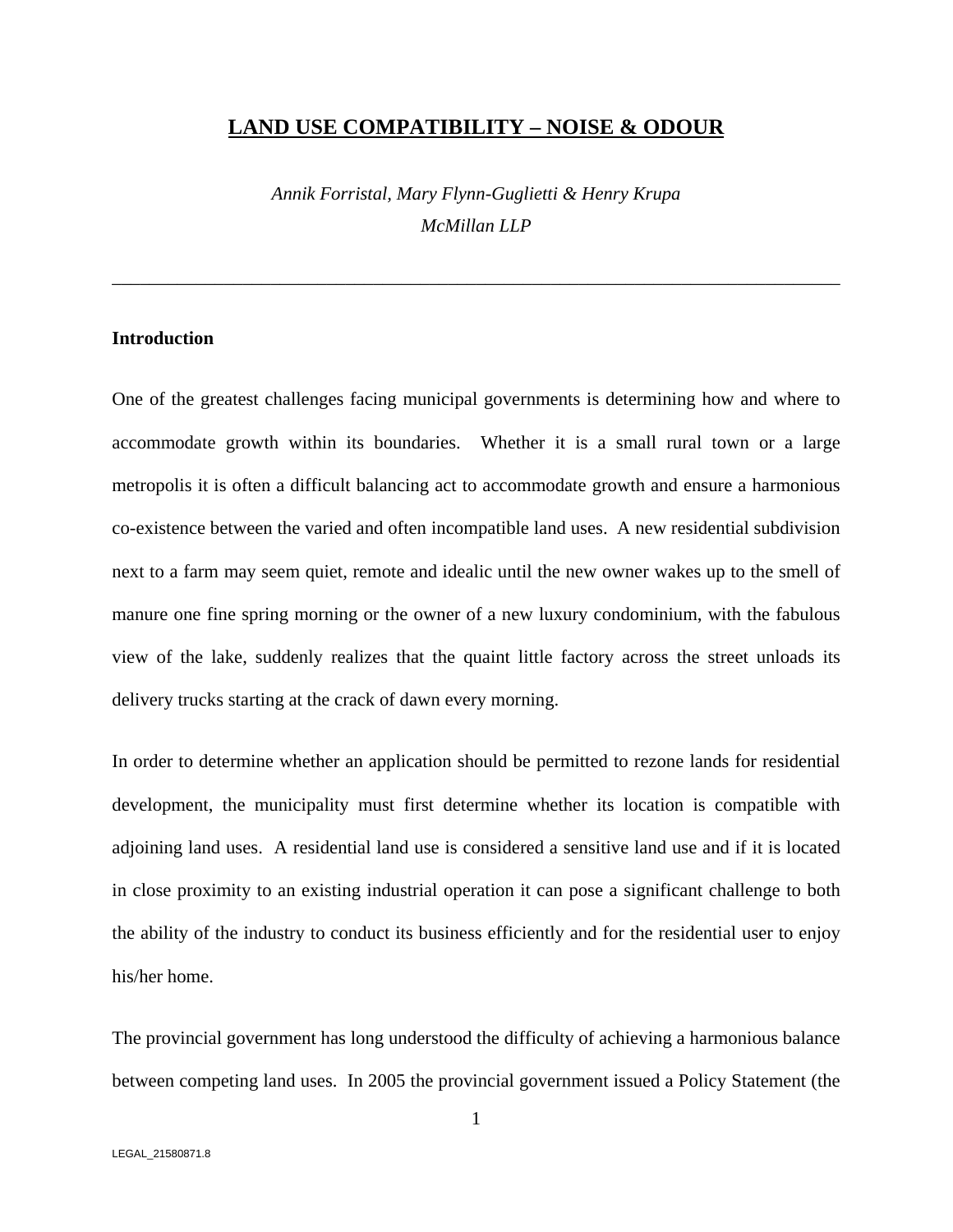**"PPS"**) recognizing under section 1.1.1 that healthy, liveable and safe communities are provided by avoiding development and land use patterns which may cause environment or public health and safety concerns.

The emphasis in the PPS is not only to protect residential uses but also to ensure the economic prosperity of Ontario's industries. Section 1.7.1 of the PPS specifically states that planning should ensure that major facilities such as airports, transportation/transit/rail infrastructure and corridors, intermodal facilities, sewage treatment facilities, water management systems, oil and gas pipelines, industries and resource extraction activities and sensitive land uses are appropriately designed, buffered and/or separated from each other to prevent adverse effects from odor, noise and other contaminants and minimize risk to public health and safety.

Pursuant to section 3 of the *Planning Act* all land use decisions must be consistent and conform with any provincial policy statements issued under section 3 of the*Planning Act.* The PPS is issued under section 3 of the *Planning Act,* therefore all municipal land use approvals must be consistent and conform with the PPS.

In addition to the principles set out in the PPS the provincial government, through the Ministry of the Environment, has published Land Use ("D-Series") Guidelines (**"Guidelines"**) to provide guidance and direction to municipalities in assessing land use compatibility when considering development applications that require permission to rezone and/or re-designate land uses.

The Guidelines are applicable when a new sensitive land use such as a residential subdivision or condominium requires a land use amendment and is proposed to be located within the influence or potential influence area of an impacting use, such as an existing industrial user. It is also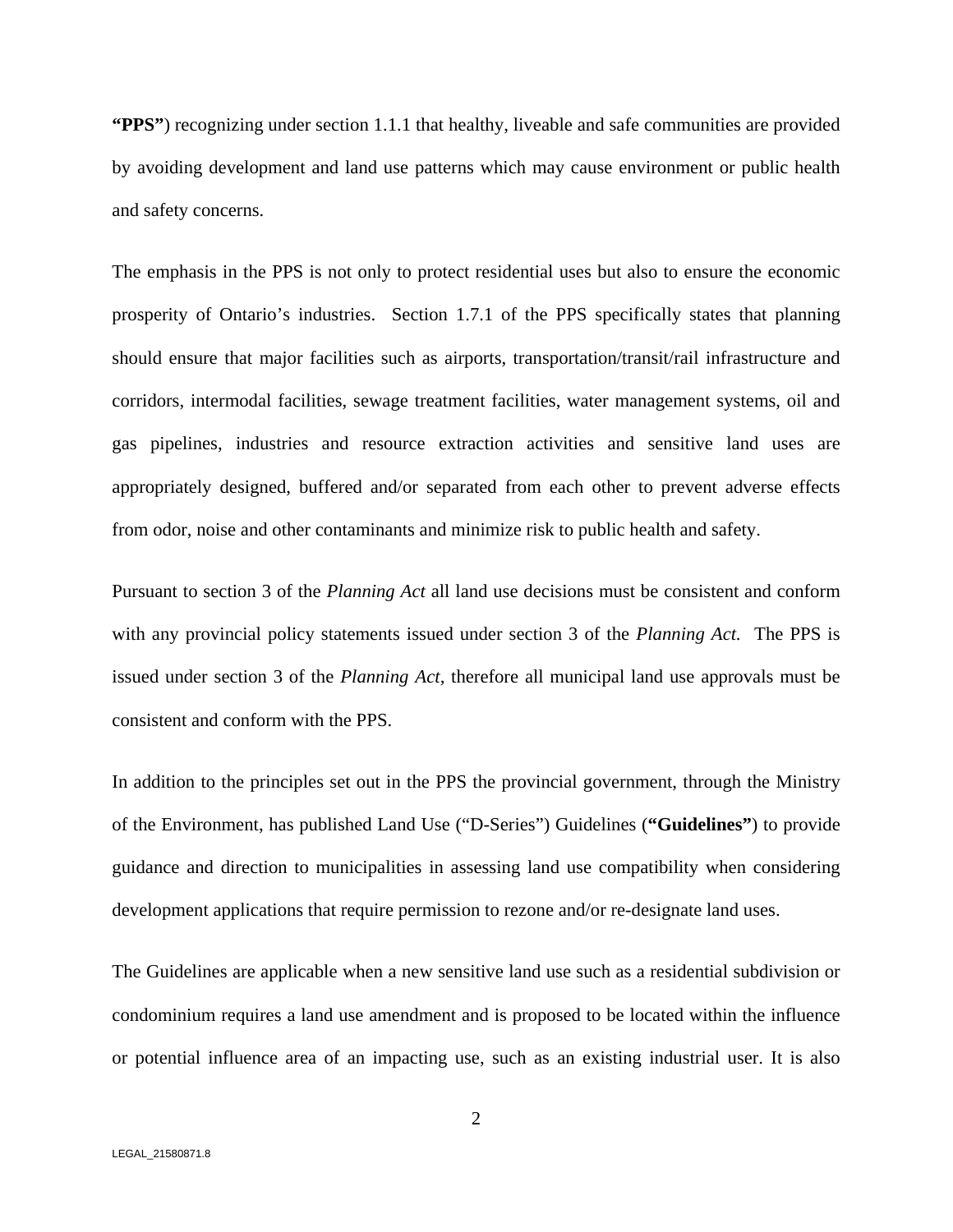applicable when a new industrial use requires a land use amendment and it is intended to be located near an existing sensitive residential use.

In addition to the Guidelines provincial legislation such as the *Environmental Protection Act (*"the "**EPA**") prohibits the discharge of a contaminant to the natural environment that causes or may cause an adverse effect.

In compliance with the PPS most municipalities have incorporated policies in their official plans and zoning by-laws to provide guidance and direction regarding compatibility. City of Toronto's Official Plan at section 3.4.21 incorporates the language found in section 1.7.1 of the PPS and further adds that when considering applications to amend its official plan and zoning by-laws that involve compatibility issues, applicants "may be required to preparestudies in accordance with guidelines established for this purpose".

The topic today will focus on two main issues that commonly arise when sensitive land uses are proposed in close proximity to existing industrial uses: namely the potential adverse impacts that may be caused by noise and odour and what if any steps must be taken to mitigate the impacts.

#### **MOE Prohibition Against Adverse Effect**

Section 14 of *Environmental Protection Act* (the "**EPA**") prohibits the discharge of a contaminant to the natural environment that causes or may cause an adverse effect. Contaminant is broadly defined as" any solid, liquid, gas, odour, heat, sound, vibration, radiation or combination of any of them resulting directly or indirectly from human activities that causes or may cause an adverse effect". Similarly, adverse effect is broadly defined to mean one or more of "impairment of the quality of the natural environment for any use that can be made of it;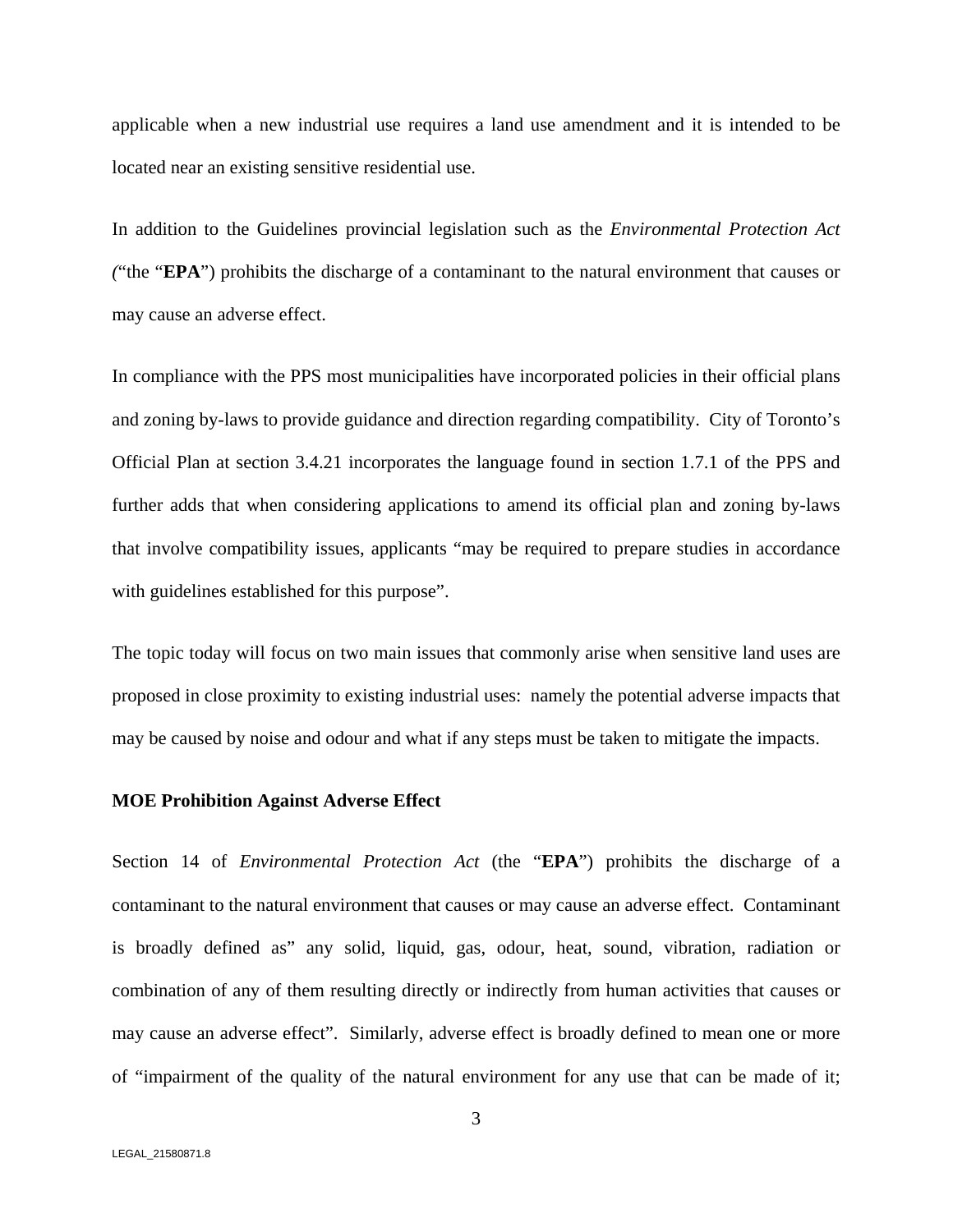injury or damage to property or to plant or animal life; harm or material discomfort to any person; an adverse effect on the health of any person; impairment of the safety of any person; rendering any property or plant or animal life unfit for human use; loss of enjoyment of normal use of property; and interference with the normal conduct of business". Thus, any discharge from an industrial activity that causes noise or an odour may be considered a contaminant causing an adverse effect contrary to section 14 of the EPA.

Section 14 of the EPA is not to be confused with section 9 of the EPA that prohibits the use or operation of a facility that may discharge a contaminant into the natural environment (other than water) without an environmental compliance approval ("**ECA**"). Most industrial operations will be required to apply for an ECA to permit the discharge of contaminants resultant from their operations pursuant to section 9. Notably, however, a facility may be in compliance with section 9 and operating in accordance with an ECA, but may still be violation of section 14 for discharging a contaminant that causes an adverse effect, such as material discomfort to any person. Ensuring compatibility between land uses means avoiding adverse effects that may result from incompatible land uses.

As described in greater detail below, where sensitive uses, such as residential uses are located in close proximity to industrial uses, the MOE can issue orders under the EPA to enforce compliance with section 14. Therefore, orders can be issued by the MOE requiring a facility to take steps to address noise and odour issues. If an industry is suddenly required to implement expensive mitigation measures it may result in the industrial user closing an otherwise viable economic engine.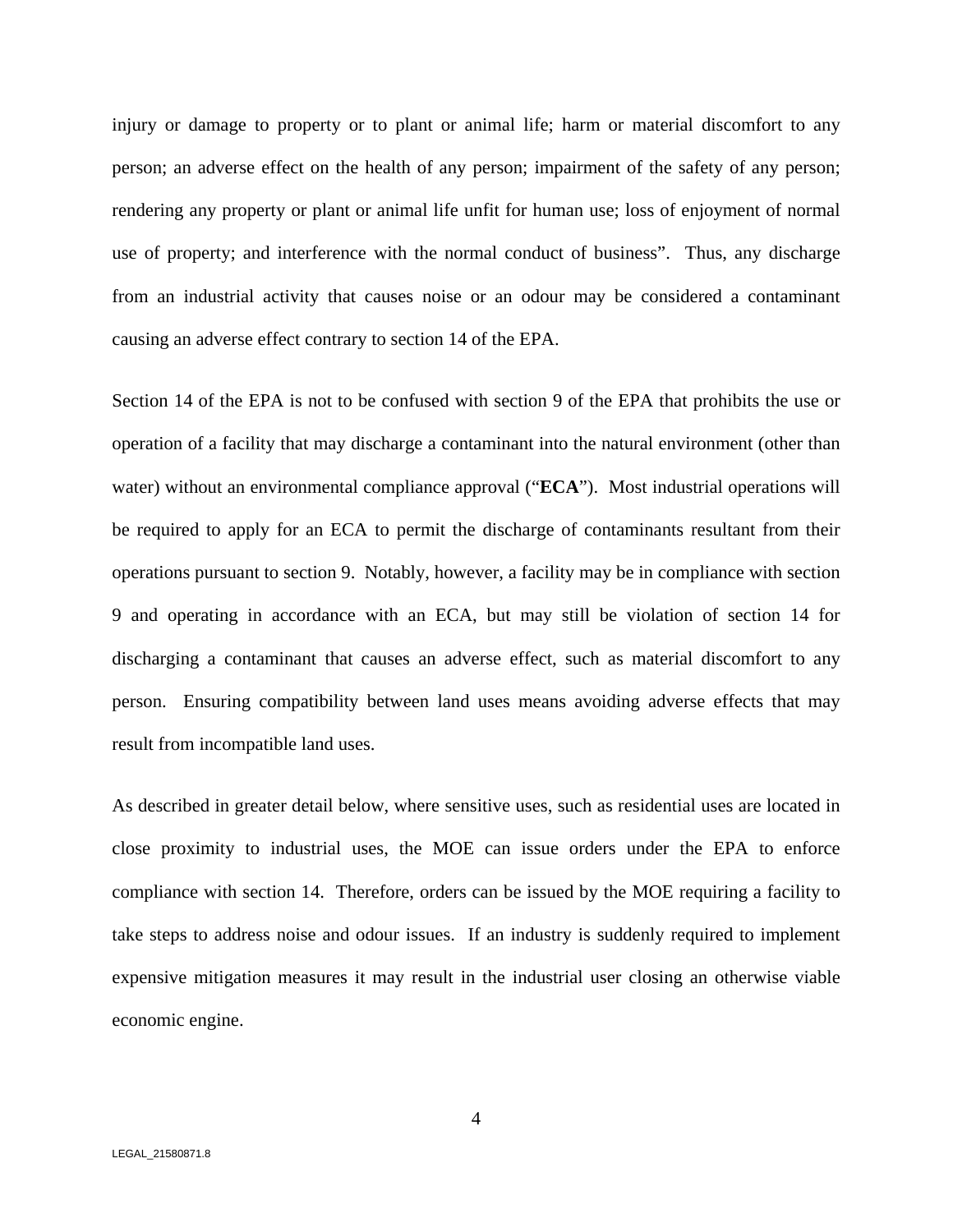In order to prevent the occurrence of discharges of contaminants such as noise and odour that cause an adverse effect, the MOE has issued regulations and guidelines intended to regulate the emission of noise and odour. When seeking approval of development applications, in accordance with policies such as Policy 3.4.21 of the City of Toronto Official Plan, developers are often required to provide reports to demonstrate compliance with these regulations and guidelines.

#### **MOE's Land Use ("D-Series") Guidelines**

The MOE has published six D-Series Guidelines as follows:

- D-1: Land Use and Compatibility
- D-2: Compatibility between Sewage Treatment and Sensitive Land Use
- D-3: Environmental Considerations for Gas or Oil Pipelines and Facilities
- D-4: Land Use On or Near Landfills and Dumps
- D-5: Planning for Sewage and Water Services
- D-6: Compatibility between Industrial Facilities and Sensitive Land Uses

The D-Series Guidelines are intended for use when preparing and assessing applications made pursuant to both environmental legislation and legislation administered by other ministries and agencies that involves changes in land use. The D-Series Guidelines are also intended to inform municipalities when drafting and implementing planning policies and documents such as its official plans and zoning by-laws. For example, the D-6 Guideline is "intended to be applied in the land use planning process to prevent or minimize future land use problems due to the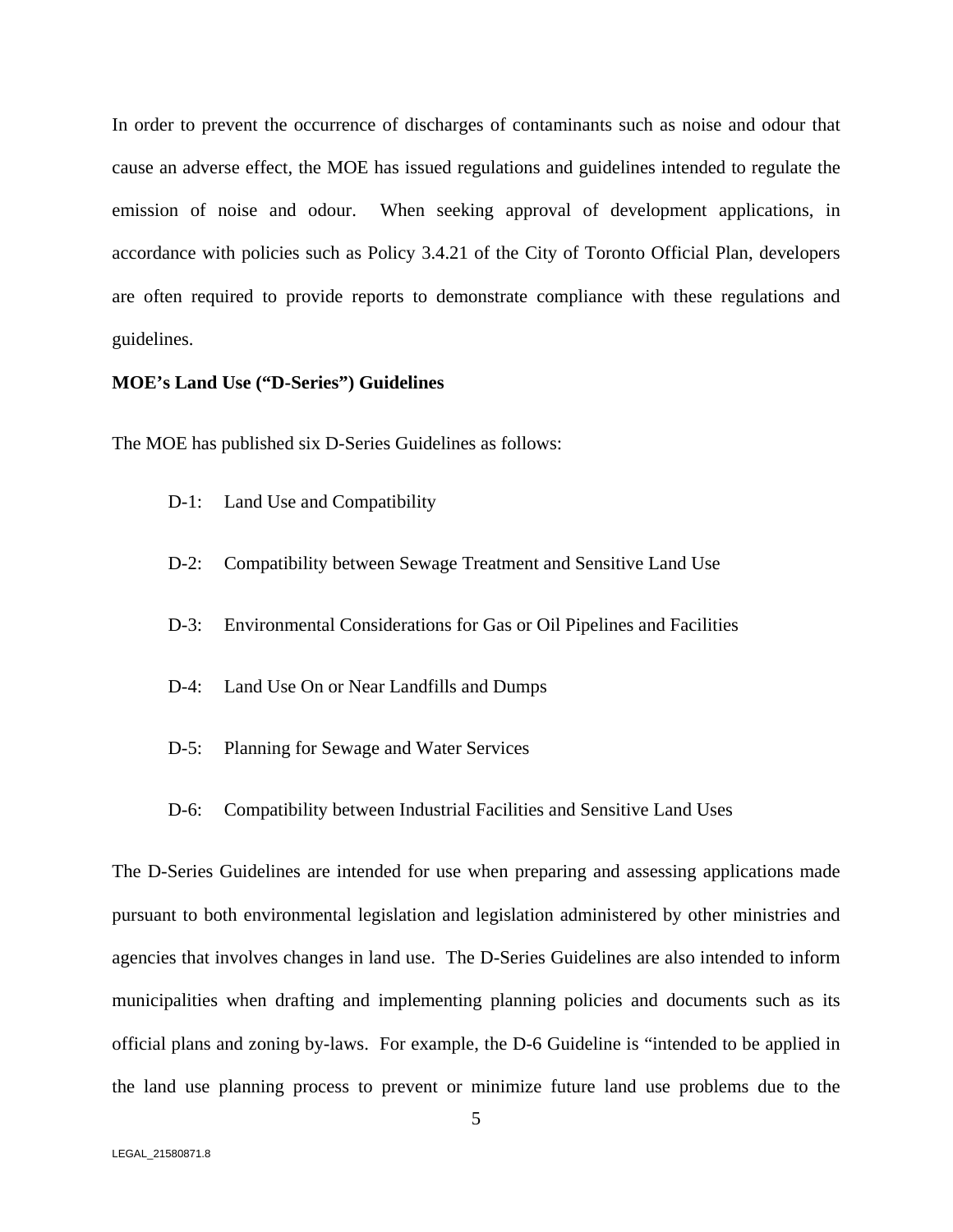encroachment of sensitive land uses and industrial land uses on one another". Notably, the D- Series Guidelines are simply guidelines and, as a result, are not binding upon the Ministry or municipalities.

Generally, the D-Series Guidelines are applicable when:

- a new sensitive land use is proposed to be located within the influence or potential influence area of an impacting land use (*i.e.* new residential use locating near an existing industrial use); and/or
- an impacting land use is proposed where an existing sensitive land use would be within the impacting land use area of influence or potential influence (*i.e.* new industrial use location near an existing sensitive use)*.*

The D-Series Guidelines, however, are not applicable when:

- incompatible land uses already exist;
- no application or approval for a proposed land use is required under the *Planning Act* or other legislation;
- the change in land use, expansion of a land use, or proposed new development are permitted under the existing planning instruments or structure; and/or
- public safety is being addressed.  $\bullet$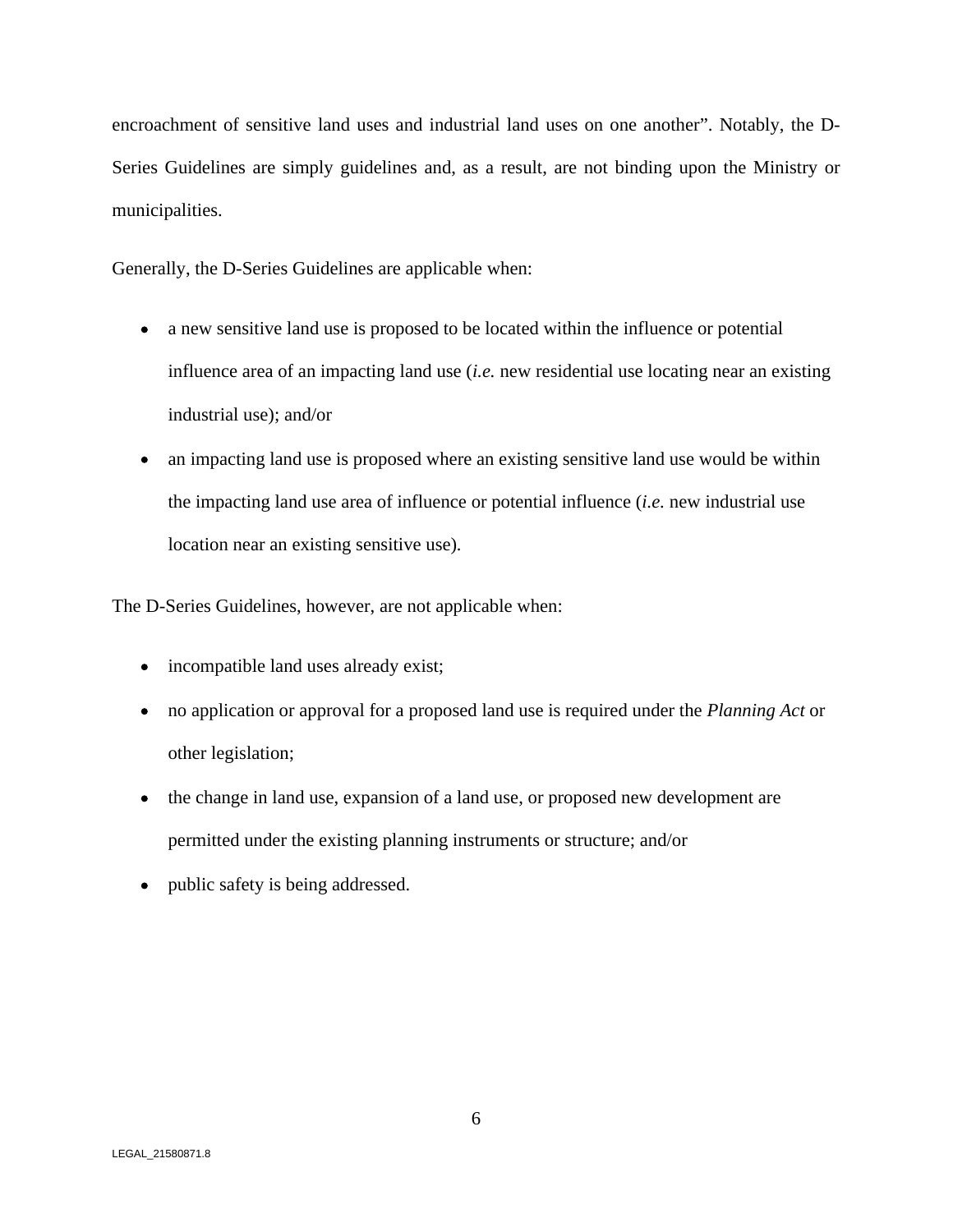# **New Sensitive Land Use Locating Near to an Existing Impacting Land Use**

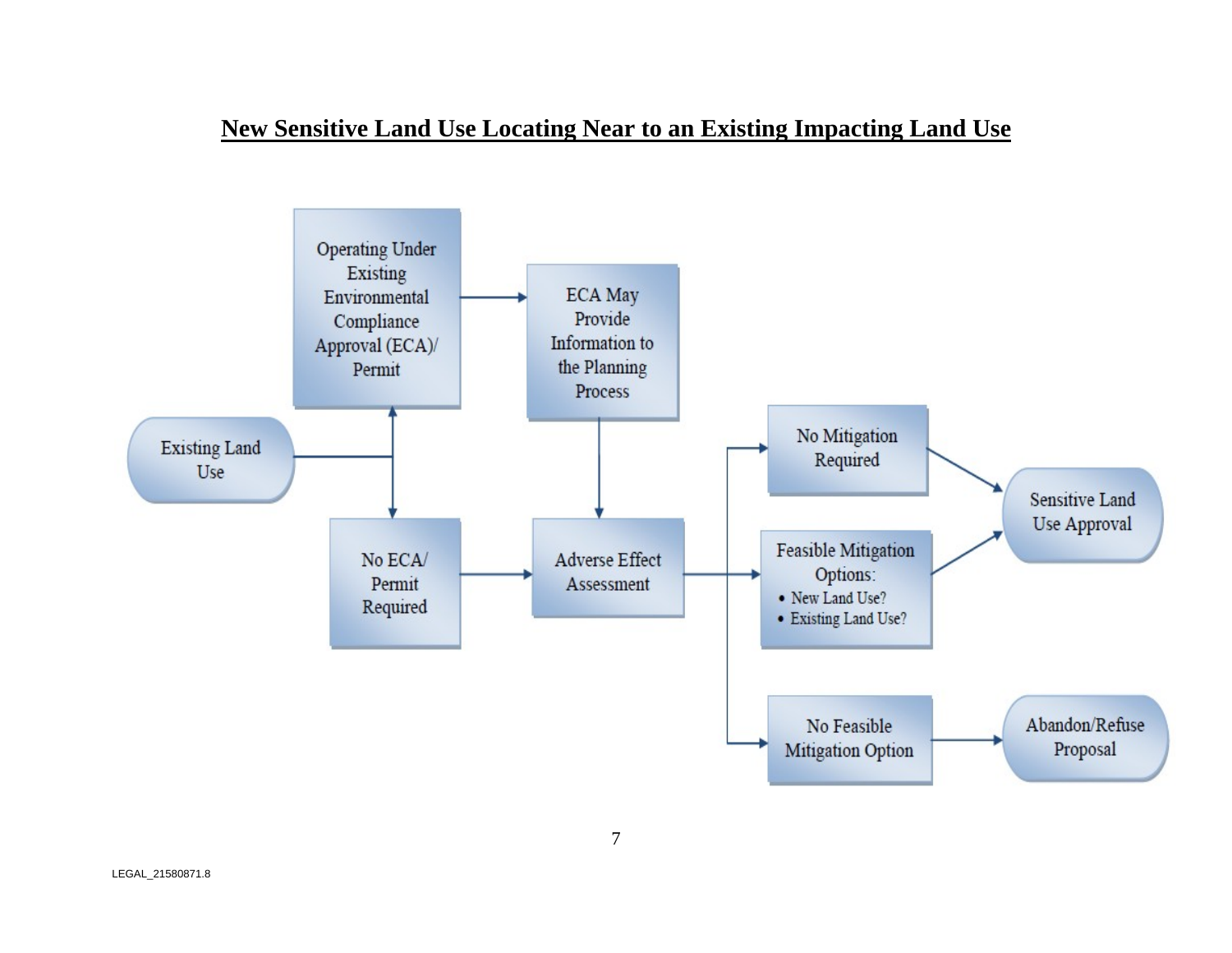# **New Impacting Land Use Locating Near a Sensitive Land Use**



8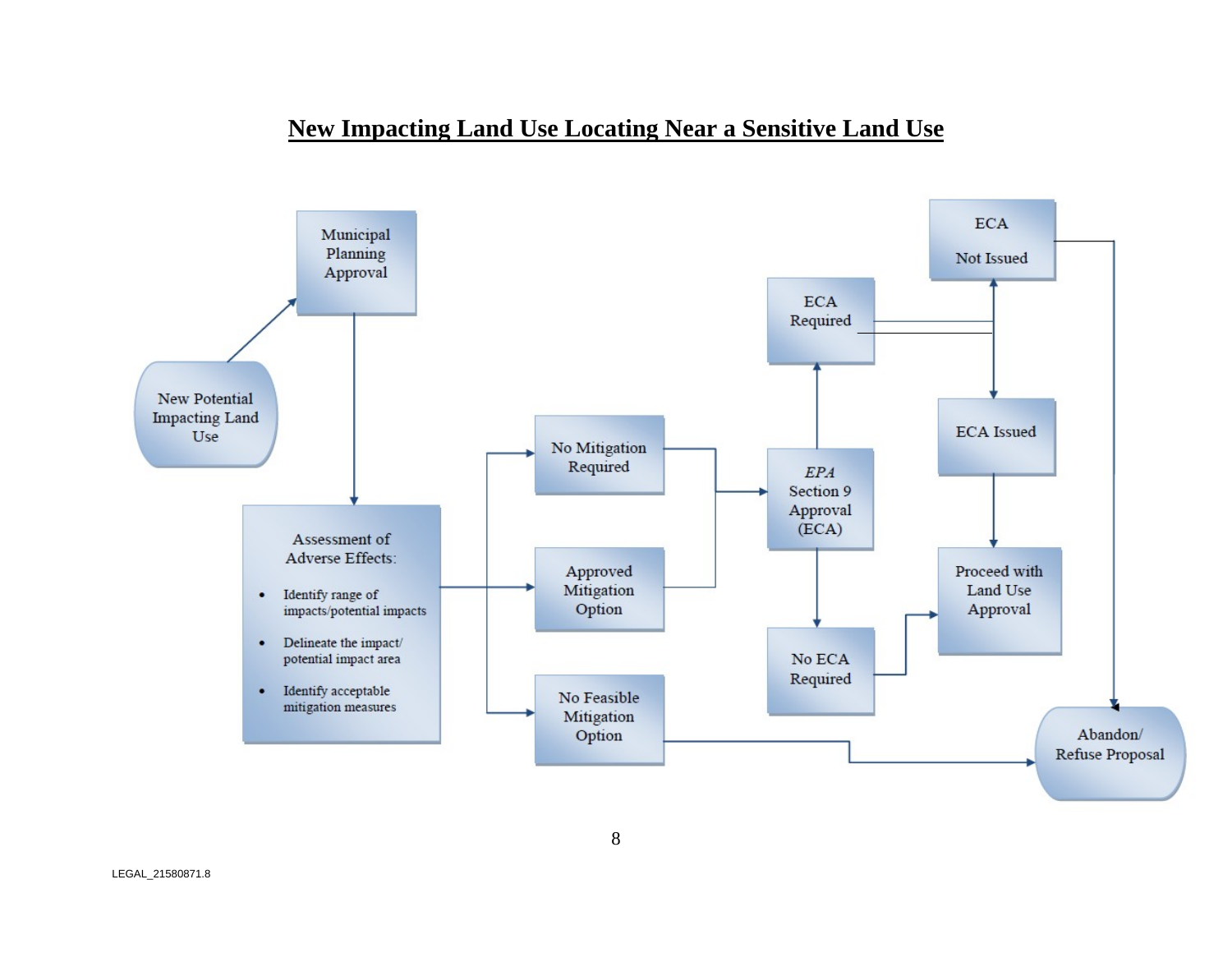#### **Noise Guidelines**

In October 2013 the MOE released the new Environmental Noise Guideline, Stationary and Transportation Sources - Approval and Planning – Publication NPC-300 (the "**NPC-300 Guidelines**"), replacing older guidelines including Publication LU-131 – Noise Assessment Criteria in Land Use Planning and Publication NPC-205 – Sound Level Limits for Stationary Sources in Class 1 and 2 Areas (Urban). The NPC-300 Guidelines are intended to address the control of sources of noise emissions to the environment by providing sound level limits for stationary sources such as industrial establishments. Compliance with the NPC-300 Guidelines must be demonstrated by applicants for ECAs under the EPA. The sound level limits may also be applied when noise complaints are made to the MOE and an investigation is undertaken to determine if such noise constitutes an adverse effect contrary to section 14 of the EPA. The NPC-300 Guidelines also provide advice, sound level limits and guidance that may be used in the land use planning process including when sensitive land uses are proposed adjacent to noise producing facilities.

Under the NPC-300 Guidelines the proponent of a development application is responsible for ensuring compliance with the applicable sound level limits set out under the guideline. Demonstration of compliance with the NPC-300 Guidelines begins with the preparation of a Noise Impact Study. Noise impacts are measured at points of reception which are locations on noise sensitive land uses where noise from a stationary source is received. Noise impacts at a point of reception are typically described in one-hour equivalent sound levels  $(L_{eq})$  which is the sound level in decibels (dBA) averaged over a one hour time period. A Noise Impact Study is intended to assess the impact of all noise sources affecting the proposed development and to then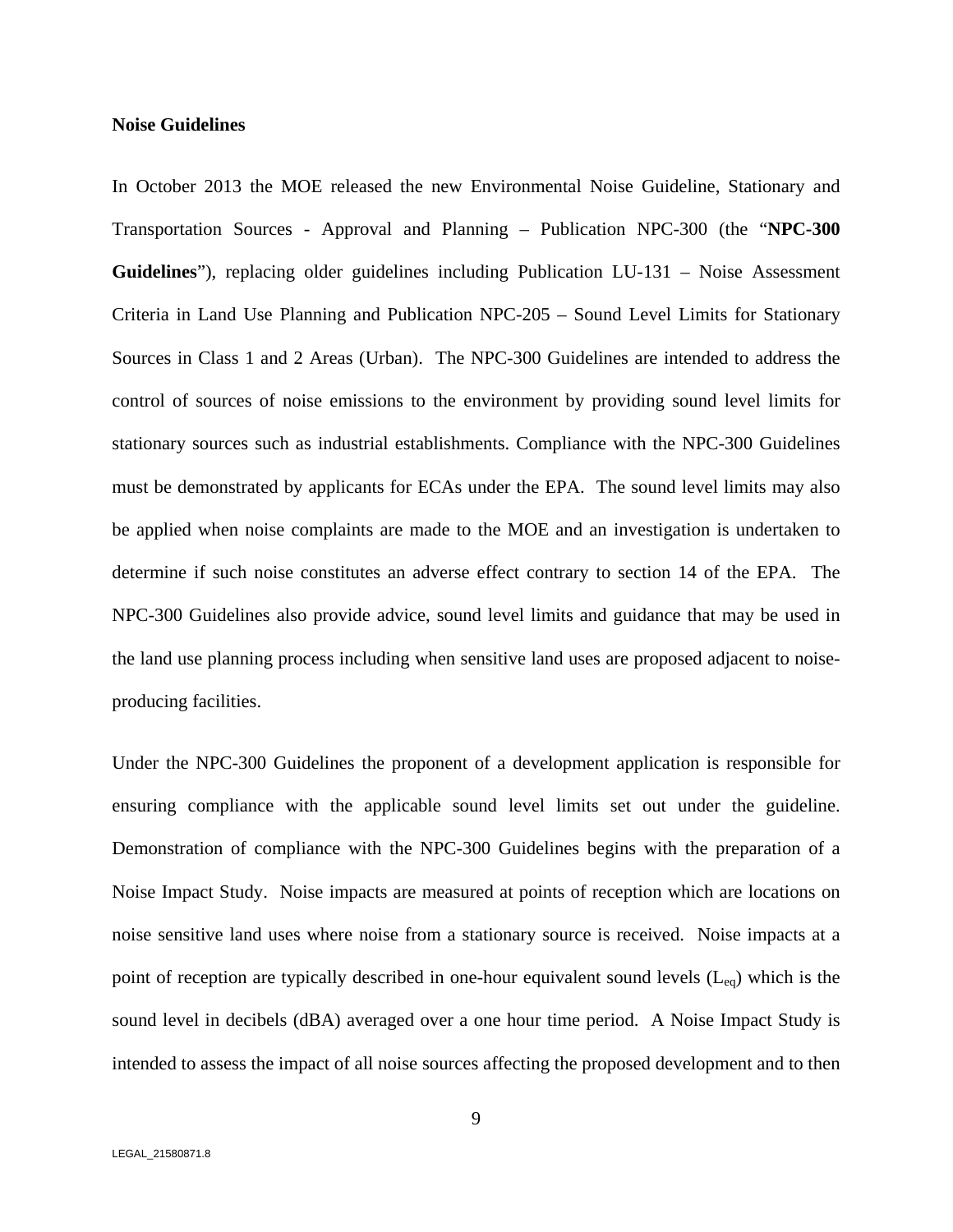identify whether the proposed development is compatible with surrounding uses. A Noise Impact Study should also identify noise mitigation measures required to ensure compatibility which may include changes to the development's layout or design.

#### New Features Under the NPC-300 Guidelines

A number of changes to the old MOE noise guidelines have been included under the new NPC- 300 Guidelines. Included here is a summary of some of these changes that will particularly impact land use compatibility.

A significant change under the new NPC-300 Guidelines impacting land use compatibility is the introduction of a new area class, called Class 4. In the past, MOE noise guidelines only included three area classes – urban (Class 1), suburban (Class 2) and rural (Class 3). The new Class 4 is intended to apply to infill developments. Specifically, Class 4 areas must be:

- located in Class 1 (urban) or Class 2 (suburban) areas;
- intended for the development of new noise sensitive land uses that are not yet built;
- there must be no existing noise sensitive land uses in the area; and
- in proximity to existing, lawfully established stationary sources (such as an existing industrial facility).

Notably, a land use planning authority must also formally confirm classification of a property as Class 4. The City of Toronto is the only municipality to identify a Class 4 property and it has only identified a single property. It remains unclear exactly what is required from a municipality in order to obtain such classification. The NPC-300 Guidelines do not provide clear direction regarding identifying lands subject to this classification and to date no municipalities, including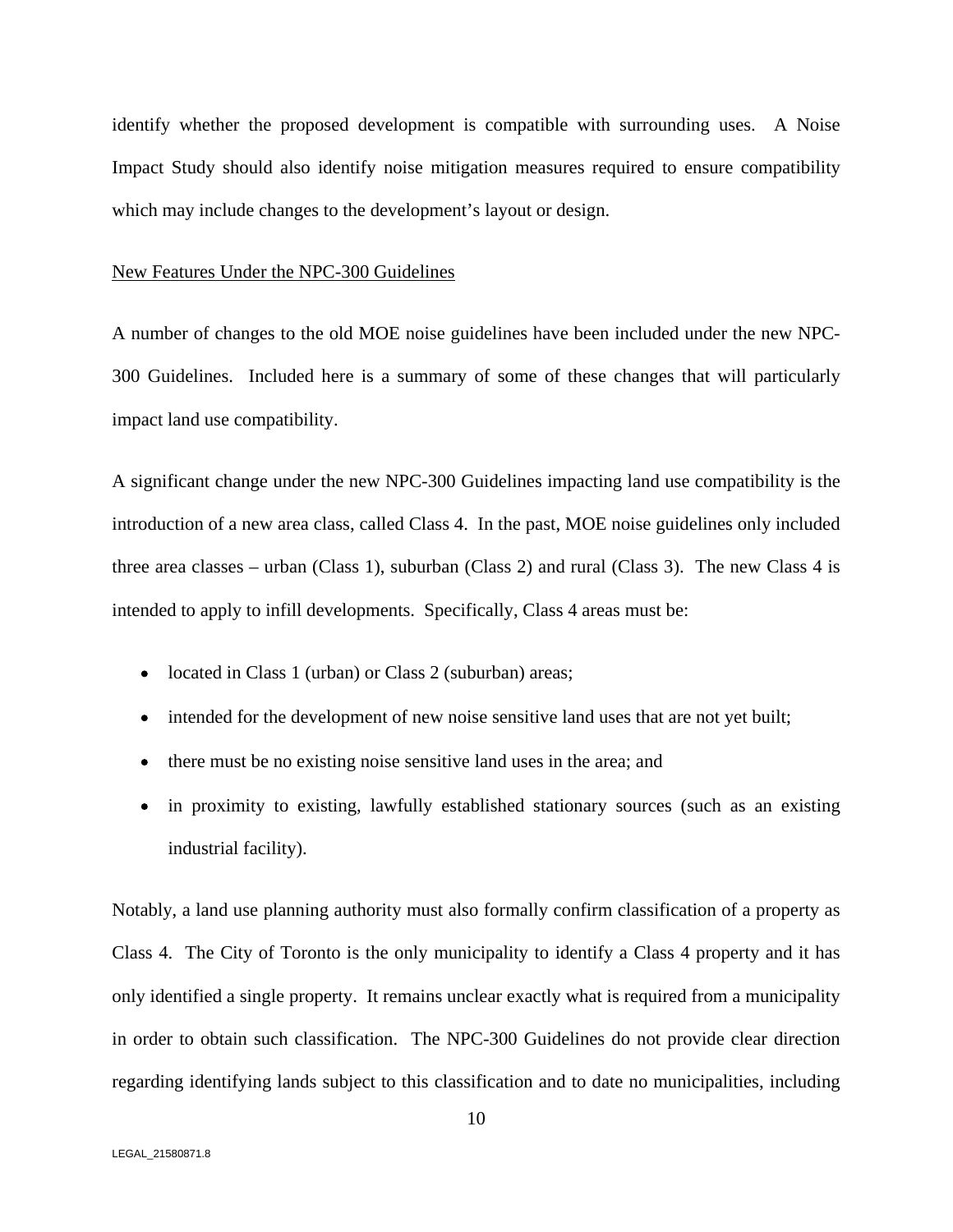the City of Toronto, have included any policies or guidelines in their official plan regarding the process and requirements for making such a determination.

Class 4 areas are subject to standards under the NPC-300 Guidelines that will make them particularly desirable as such a designation will be beneficial to both residential developers and to existing industry. For example, the use of enclosed noise buffers such as enclosed balconies will be permitted in Class 4 areas (subject to zoning and other requirements). For developers, the use of such balconies would result in the elimination of a point of reception providing new options for ensuring compliance with the NPC-300 Guidelines. Additionally, Class 4 areas are subject to sound level limits that are higher than those permitted in Class 1 or Class 2 areas. This is beneficial for existing industrial facilities as it permits higher levels of noise to be emitted from an industrial facility in proximity to a Class 4 area.

Another new feature of the NPC-300 Guidelines that will assist with land use compatibility is the allowance for the provision of receptor-based noise control measures. These are noise control measures that are implemented at the location of the point of reception as opposed to at the location of the source of the noise and may include inoperable windows or the use of special acoustical building materials. For developers, this provides increased options for noise mitigation measures, allowing greater flexibility and increasing a developer's ability to ensure compliance with the NCP-300 Guidelines.

Finally, sound levels must be determined for all points of reception at all times of the day. Although different sound level limits are provided for different times of day (e.g. a higher permitted sound level during the day versus at night), a distinction is no longer made under the NCP-300 Guidelines between the nature of the point of reception. For example, in the past,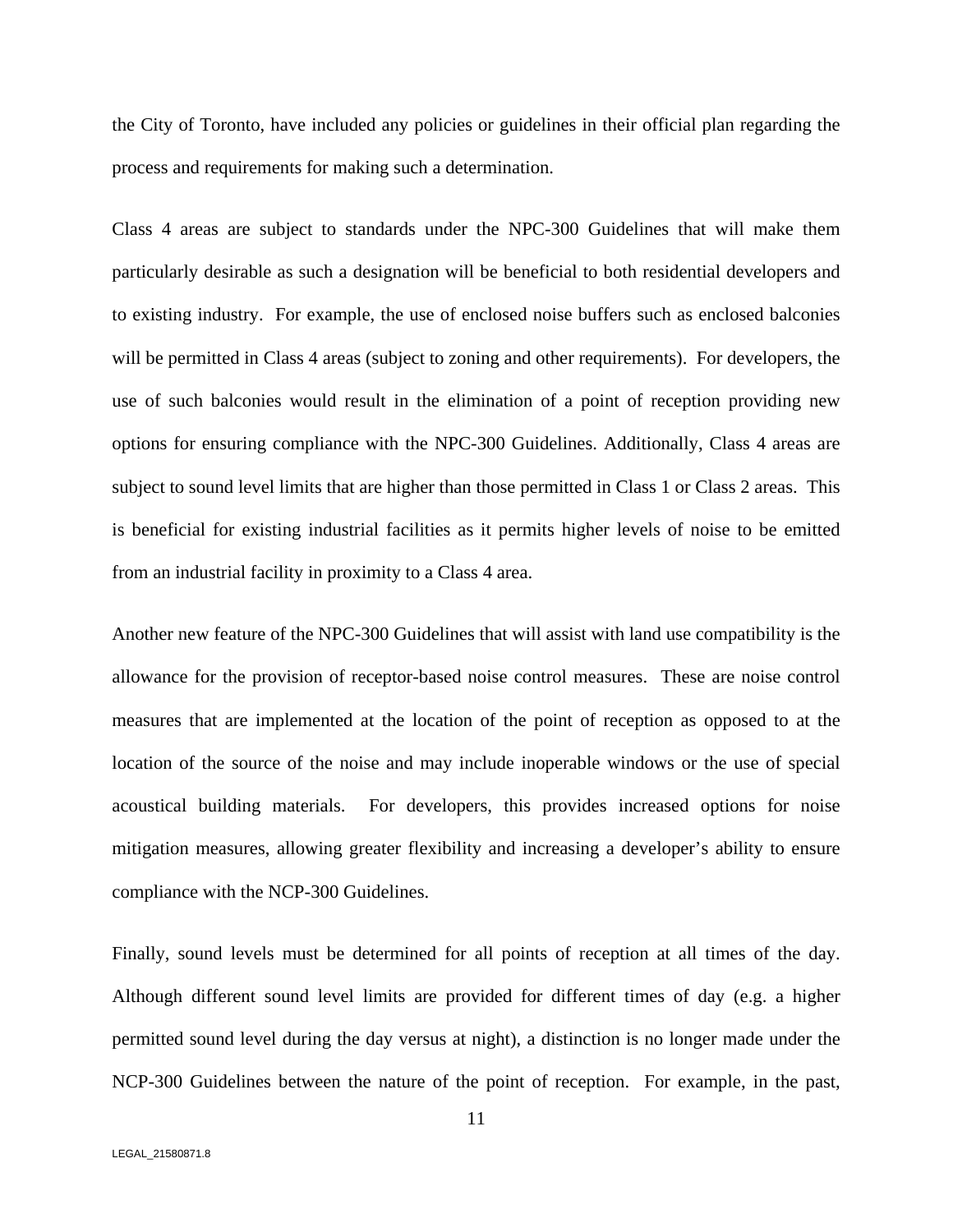where the point of reception was a bedroom window, assessment of the sound level limit for this point of reception was only required for the night-time hours. Under the new NPC-300 Guidelines, all sound levels limits provided for both the day and the night must be met. This will result in higher sound level limits being applied to some points of reception such as bedroom windows and could result in the requirement for additional noise mitigation measures. This stricter standard may negatively impact existing industries that are currently in proximity to sensitive uses as the noise mitigation measures currently in place may no longer be enough to meet the higher standard applied under the new NPC-300 Guidelines.

#### **Odour Regulations and Guidelines**

Unlike noise which can be measured in decibels, sensitivity to odour is much more subjective and difficult to measure. Five factors are commonly used to describe the potential of an odour to become a nuisance:

- o Frequency how often odour may occur
- o Intensity how strong odour may be
- o Duration how long odour may persist
- o Offensiveness the character, or hedonic tone, of an odour that is linked to a positive or negative response from an exposed individual
- o Location where the odour is occurring

Each of these five factors can be reasonably measured except for offensiveness which remains subjective and is often tied to an individual's ability to recognize an odour.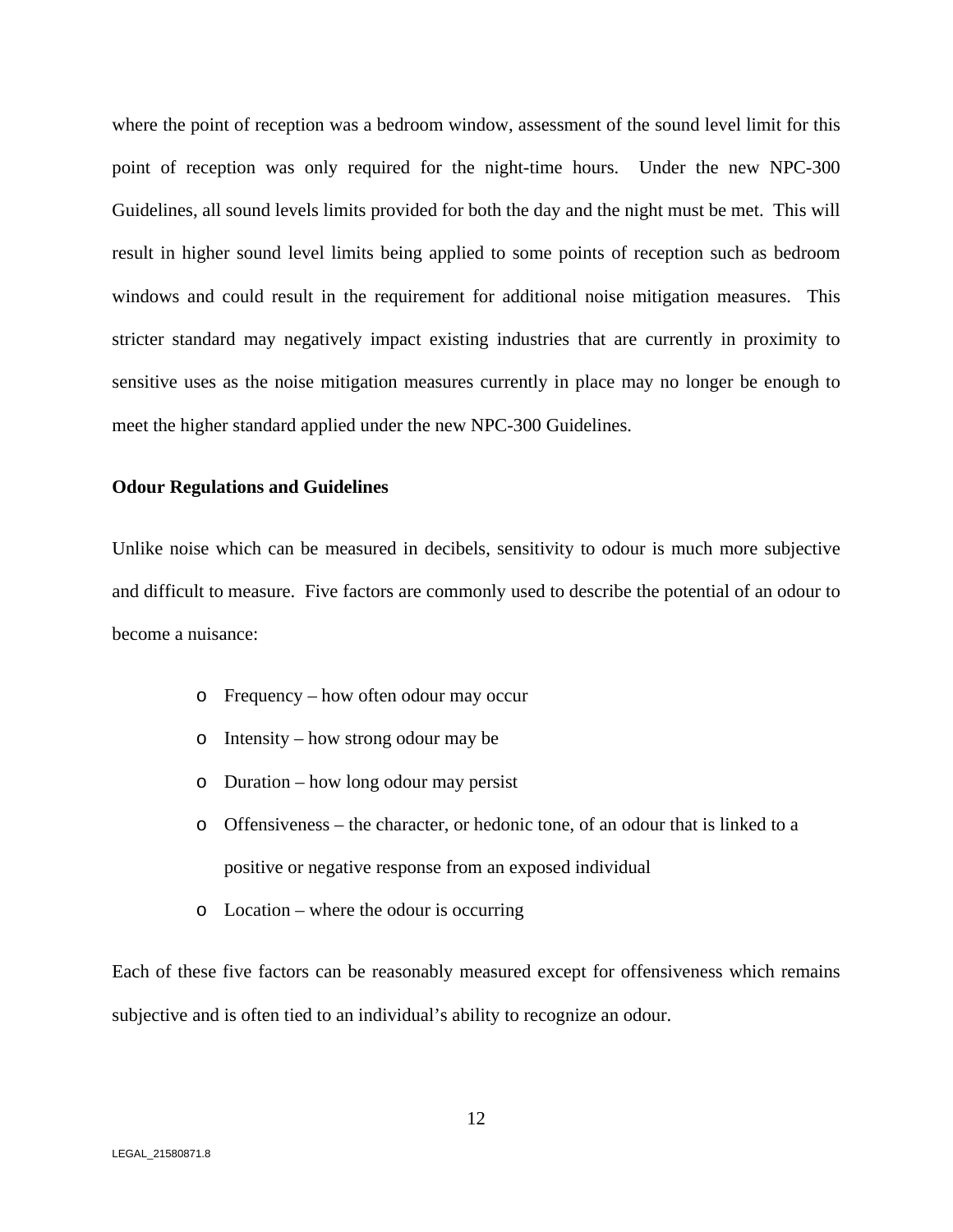#### O. Reg. 419/05 and Regulation of Odours

Ontario Regulation 419/05 – Air Pollution – Local Air Quality ("**O. Reg. 419/05**") under the EPA regulates contaminant concentrations over time and in this way attempts to provide prescribed standards that regulate odours and thus minimize the occurrence of adverse effects from discharged contaminants. Sections 19 and 20 of O. Reg. 419/05 prohibits the discharge of a contaminant into the air if such discharge results in a concentration of the contaminant at a point of impingement ("**POI**") that exceeds the standards set out in tables found under Schedules 2 and 3. The standards prescribed under O. Reg.  $419/05$  are measured in  $\mu$ g/m<sup>3</sup> and are time based, providing for maximum permitted concentrations over 24 hour, 1hour, 30 minute or 10 minute intervals. The 10-minute standards under O. Reg. 419/05 relate to contaminants with particularly offensive odours such as total reduced sulphur, hydrogen sulphide  $(H_5S)$  and 2  $\overline{\phantom{a}}$ S) and

mercaptans. .<br>To demonstrate compliance with O. Reg. 419/05 an Emission Summary and Dispersion Modelling ("**ESDM**") Report is prepared. Pursuant to section 22 of O. Reg. 419/05, compliance with O. Reg. 419/05 is required for the issuance of an ECA and thus an ESDM Report must be submit with any application for an ECA. To complete an ESDM Report, O. Reg. 419/05 provides for the use of specified and approved atmospheric dispersion models to predict the concentration of contaminants that can be expected at a POI. These models consider all pertinent information such as discharge rates of contaminants, distance to buildings and property lines and meteorological data. Once completed, the ESDM Report will conclude whether or not a facility complies with the concentration standards prescribed in Schedules 2 and 3. .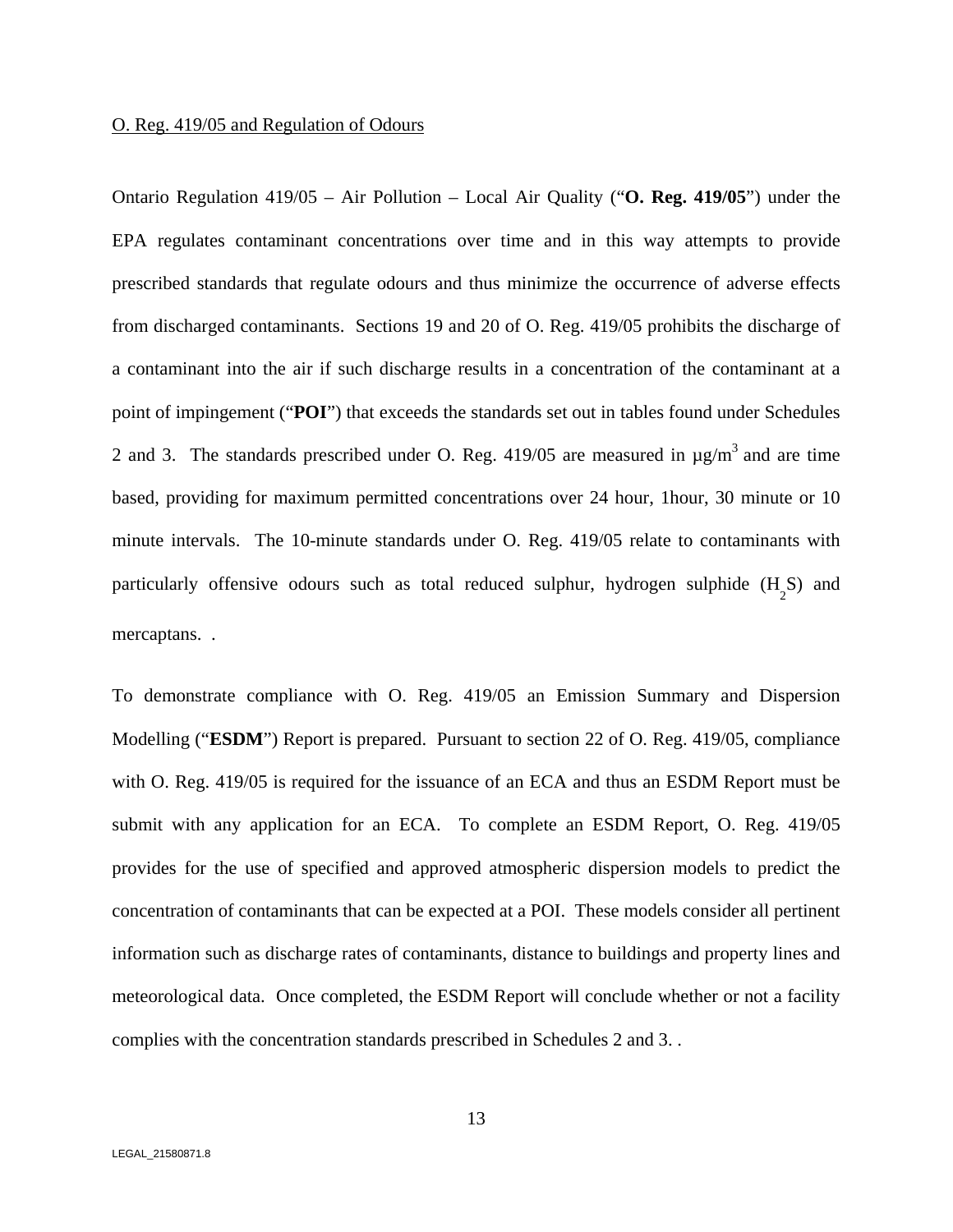Notably, O. Reg. 419/05 is contaminant-specific and is used to assess emissions from a single facility. Compliance with the standards prescribed in O. Reg. 419/05 does not imply or guarantee compliance with section 14 of the EPA which can apply to any discharge from the facility that causes a nuisance odour. No regulations under the EPA specifically address odour impacts caused by exposure to a mixture of various odorous compounds in unknown quantities.

# .<br>Odour Panel Testing

The Ministry of the Environment's Ontario Source Testing Code dated June 2010 (PIBs #1310e03) includes methods and procedures for the measurement of odours from stationary sources under Method ON-6: Determination of Odour Emissions from Stationary Sources ("**Method ON-6**"). Specifically, Method ON-6 sets out the procedures to be used to determine the odour concentration and emission rate of undefined mixtures of gaseous odorants.

Odorous compounds that are not tied to a specific contaminant or that are difficult to quantify are typically described in odour units per cubic meter of air  $(OU/m^3)$ . One  $OU/m^3$  is defined as the is defined as the point where 50% of a normal population could just detect that an odour is present. Notably, recognition of most odours by a normal population does not occur until the 3 to 7 OU/m<sup>3</sup> range. recognition of most odours by a normal population does not occur until the 3 to 7 OU/m<sup>3</sup> range.<br>The MOE typically requires facilities to meet a standard of 1 OU/m<sup>3</sup>. This standard may be The MOE typically requires facilities to meet a standard of 1  $OU/m<sup>3</sup>$ . This standard may be . This standard may be

imposed as a condition under an ECA. .<br>As set out in Method ON-6, the measurement of OUs for a specific source emission is usually determined through odour panel testing. An odour panel constitutes a minimum of 8 assessors trained to sense odours. Each assessor is required to meet specific selection criteria. Samples of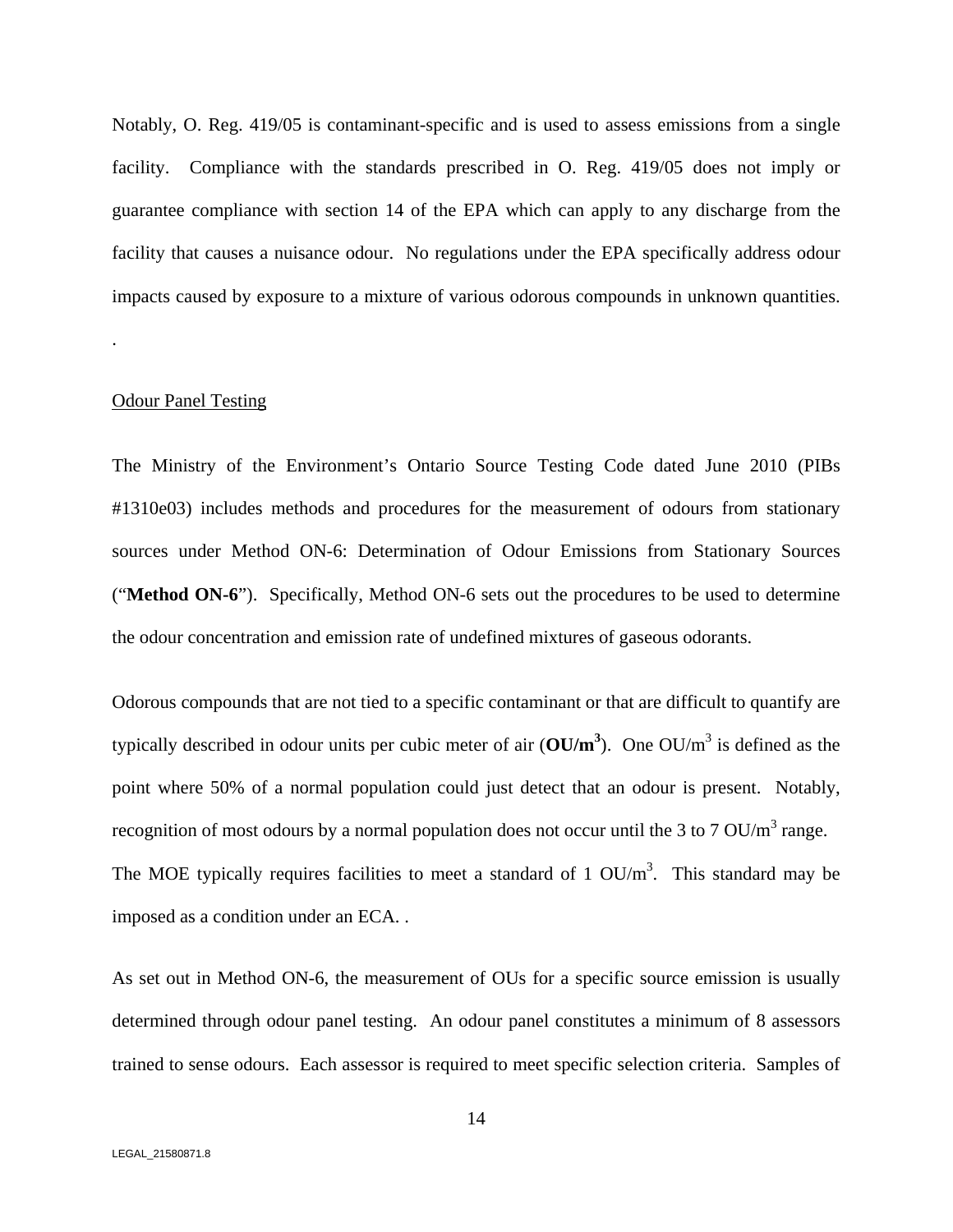the mixture of gaseous odorants are first collected in accordance with the procedures set out in Method ON-6. These samples are then diluted with neutral gas (i.e. clean air). During each round, each assessor is presented with three samples – one containing the diluted odour sample and two that are odour free – and are asked to identify which of the samples is different. Each assessor indicates whether the sample identified was a guess, a detection or a recognition. During the next round the concentration of odorant gas is doubled and each assessor is again presented with three samples and asked to identify which sample is different. This process continues until the odorant gas has been detected by each assessor. .<br>The odour panel testing results are then used to define the level of dilution that equates to 1

 $OU/m<sup>3</sup>$  – being the level of dilution of the odour gas where 50% of the panel just detected the odour. As in an ESDM Report prepared under O. Reg. 419/05, atmospheric dispersion models are used to predict the level of dilution of the odorous gas that can be expected at a POI. The level of dilution is then converted into  $OU/m^3$  using the odour panel testing results. .

#### **Impacts on Developers – Development Applications**

In order to comply with planning policies including the Provincial Policy Statement and municipal Official Plans, developers will be required to demonstrate that no adverse impacts will result from the development. As a result, when applying for approval of a residential development in close proximity to an existing industrial operation, developers will be required to submit additional expert reports evaluating any adverse impacts of the development that may result in adverse impacts resulting from noise or odours. This could include completion of a Noise Impact Study, an ESDM Report or Odour Panel Testing, as appropriate.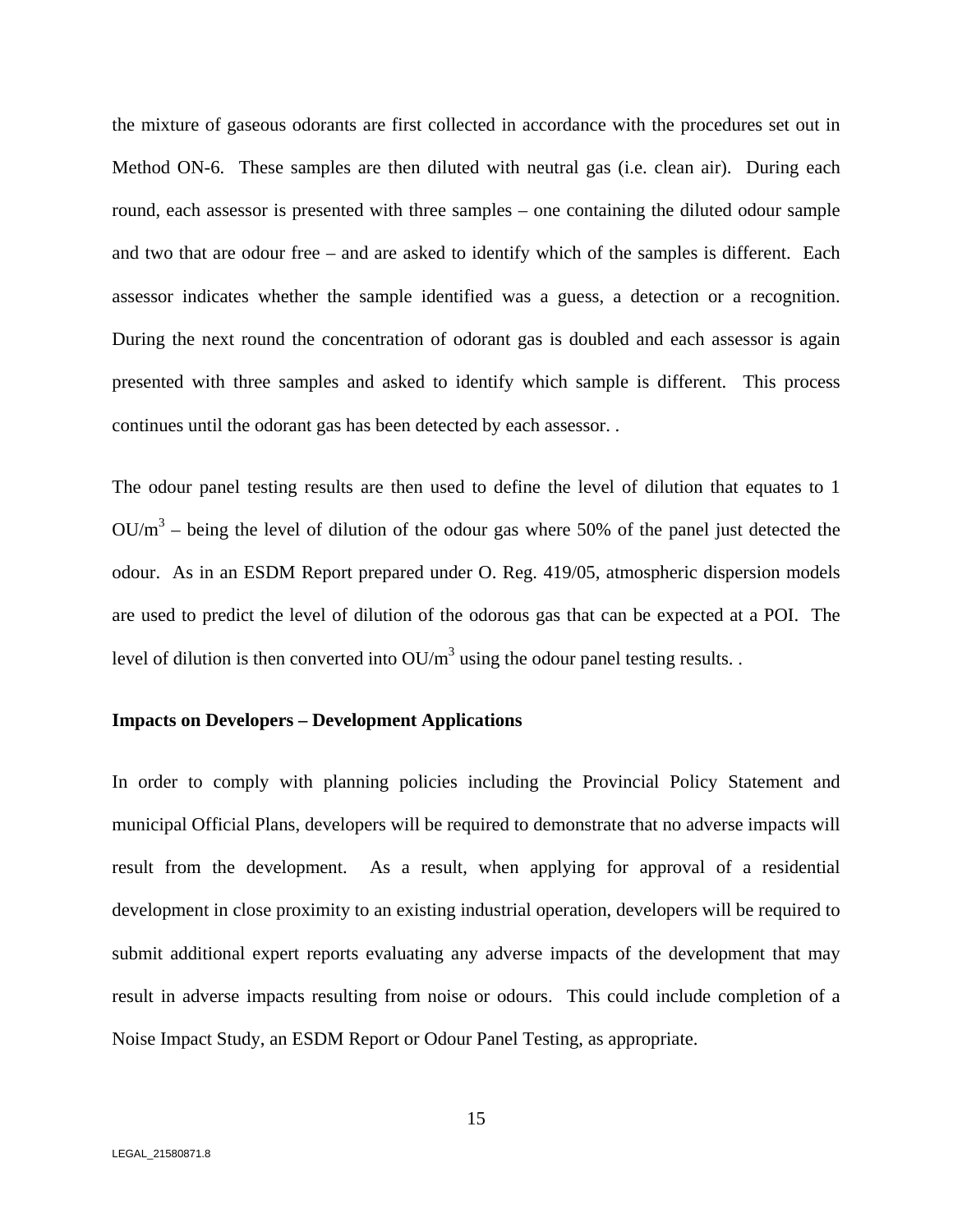Additionally, in the event that mitigation measures are required to address the impacts of noise or odour, approval of a proposed development may be conditional upon the provision of such mitigation measures. Furthermore, the developer may be required to bear the costs of implementing the mitigation measures, including those to be implemented at an existing industrial facility. In order to ensure that mitigation measures are secured the municipality may require the developer to enter into various agreements such as a section 37 agreement, a development agreement, a plan of subdivision or a site plan agreement.

#### **Impacts on Industry –Complaints, MOE Orders and Prosecutions**

In the event that a sensitive land use, such as a residential use, is approved and developed in close proximity to an industrial facility new residents may file complaints regarding noise or odour with the MOE. The filing of such complaints by neighbours can result in inspection of the industrial facilities by the MOE to ensure compliance with the EPA. The MOE's inspection will determine if abatement (compliance) actions and or enforcement (prosecution) action is appropriate in the circumstanstances.

Generally, when addressing an incident such as a complaint, the MOE determines its course of action as shown in the decision tree and informed judgment matrix below: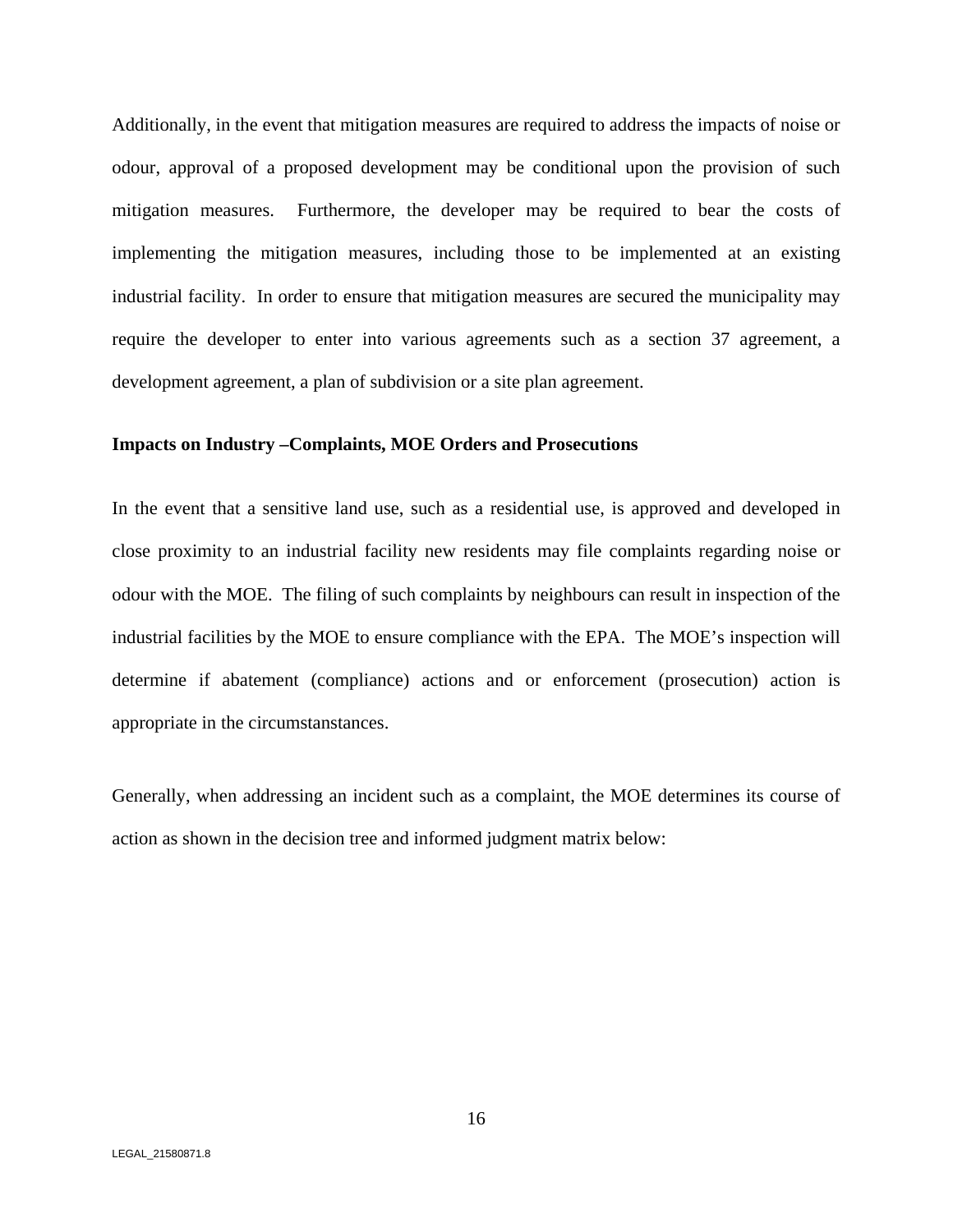

### Determining the Appropriate Abatement and/or Enforcement Tool

# **Informed Judgment Matrix**

|                                             |                                                                                                   |                                 | <b>Health/Environmental Consequences</b> |                 |                            |                                |                           |  |
|---------------------------------------------|---------------------------------------------------------------------------------------------------|---------------------------------|------------------------------------------|-----------------|----------------------------|--------------------------------|---------------------------|--|
| <b>Informed</b><br>Judgment<br>Matrix (IJM) |                                                                                                   | 1. Administrative               | 2. Minor<br>Environmental                | 3. Minor Health | 4. Medium<br>Environmental | 5. Major<br>Environmental      | 6. Medium/Major<br>Health |  |
| History<br>ompliance<br>٥                   | A. No history / Good<br><b>Compliance History</b>                                                 | <b>Compliance</b><br>Category I |                                          |                 |                            |                                |                           |  |
|                                             | <b>B. Previous Violation</b><br>(unrelated)                                                       |                                 |                                          |                 |                            |                                |                           |  |
|                                             | C. Previous Violation<br>(related)                                                                | <b>Compliance Category II</b>   |                                          |                 |                            |                                |                           |  |
|                                             | D. Ongoing Violation<br><b>Not Resolved</b><br><b>Despite Ministry</b><br><b>Directions</b>       |                                 |                                          |                 |                            |                                |                           |  |
|                                             | E. Previous Significant<br><b>Convictions or</b><br><b>Environmental</b><br><b>Penalty Orders</b> |                                 |                                          |                 |                            | <b>Compliance Category III</b> |                           |  |
|                                             | F. Obstruction/ False<br>Information**                                                            |                                 |                                          |                 |                            |                                |                           |  |

Compliance Policy F-2, May 2007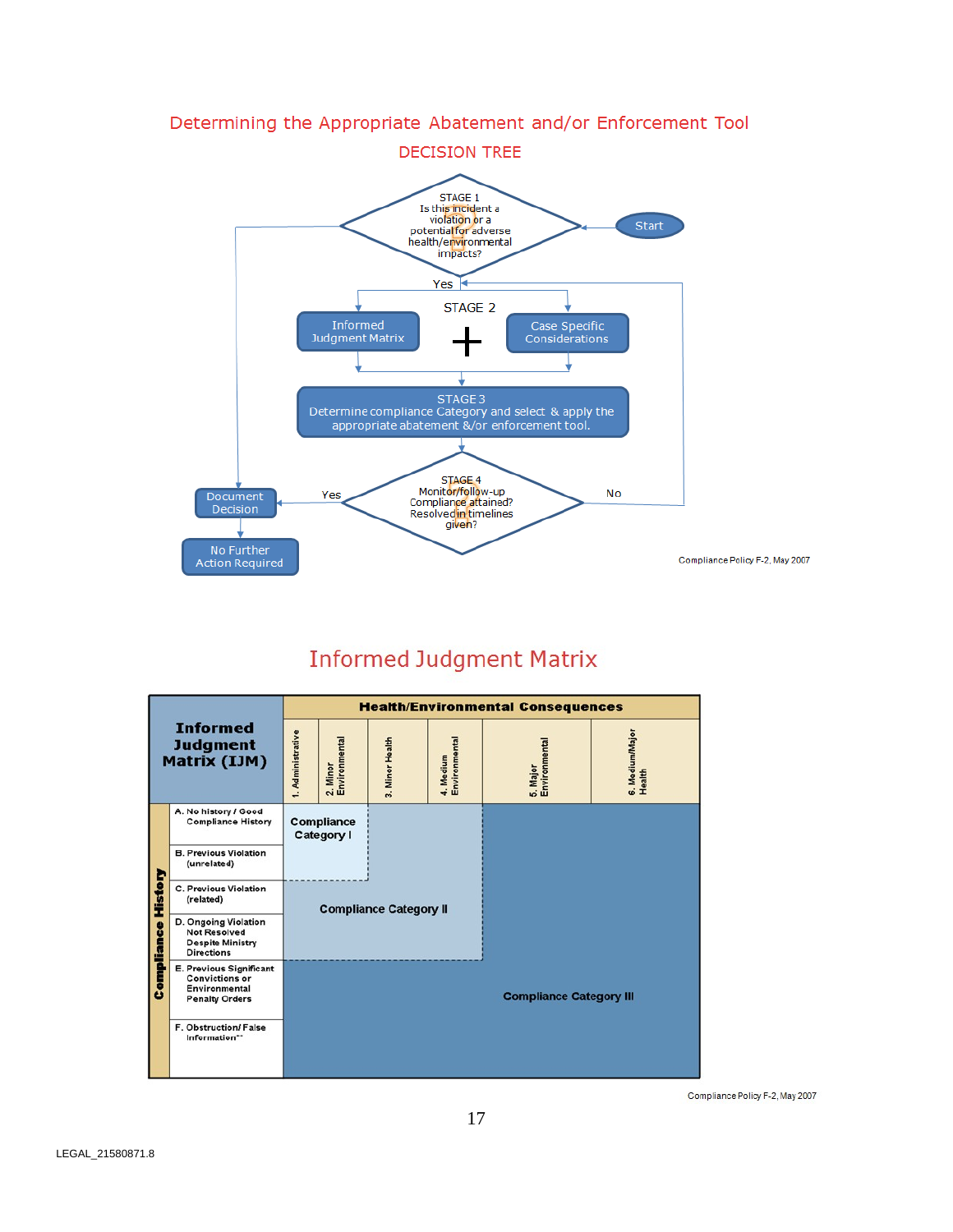When determining the appropriate course of action in response to complaints received, the MOE will also consider case-by-case factors such as:

- Did the facility have an appropriate ECA?
- Was the facility operating in compliance with its ECA?
- Is there public concern about the incident?
	- o Number of complaints
	- o Has the incident been reported in the press?
- Is the responsible person someone with whom the ministry can work to achieve a positive environmental outcome?
- Did the responsible person disclose the incident voluntarily?
- Did the responsible person co-operate?
- How swiftly did the responsible person respond to the incident?
- Did the actions taken by the responsible person effectively resolve the incident and prevent its recurrence?
- What resources did the responsible person expend responding to the incident?
- Given the sophistication of the responsible person, would education and outreach be more effective to assist the person in understanding, managing and complying with ministry legislation, than issuing an order or prosecuting?
- When responding to an incident, is there a need to promote specific or general deterrence?
- Was the incident the result of gross negligence and/or deliberate actions by a responsible person?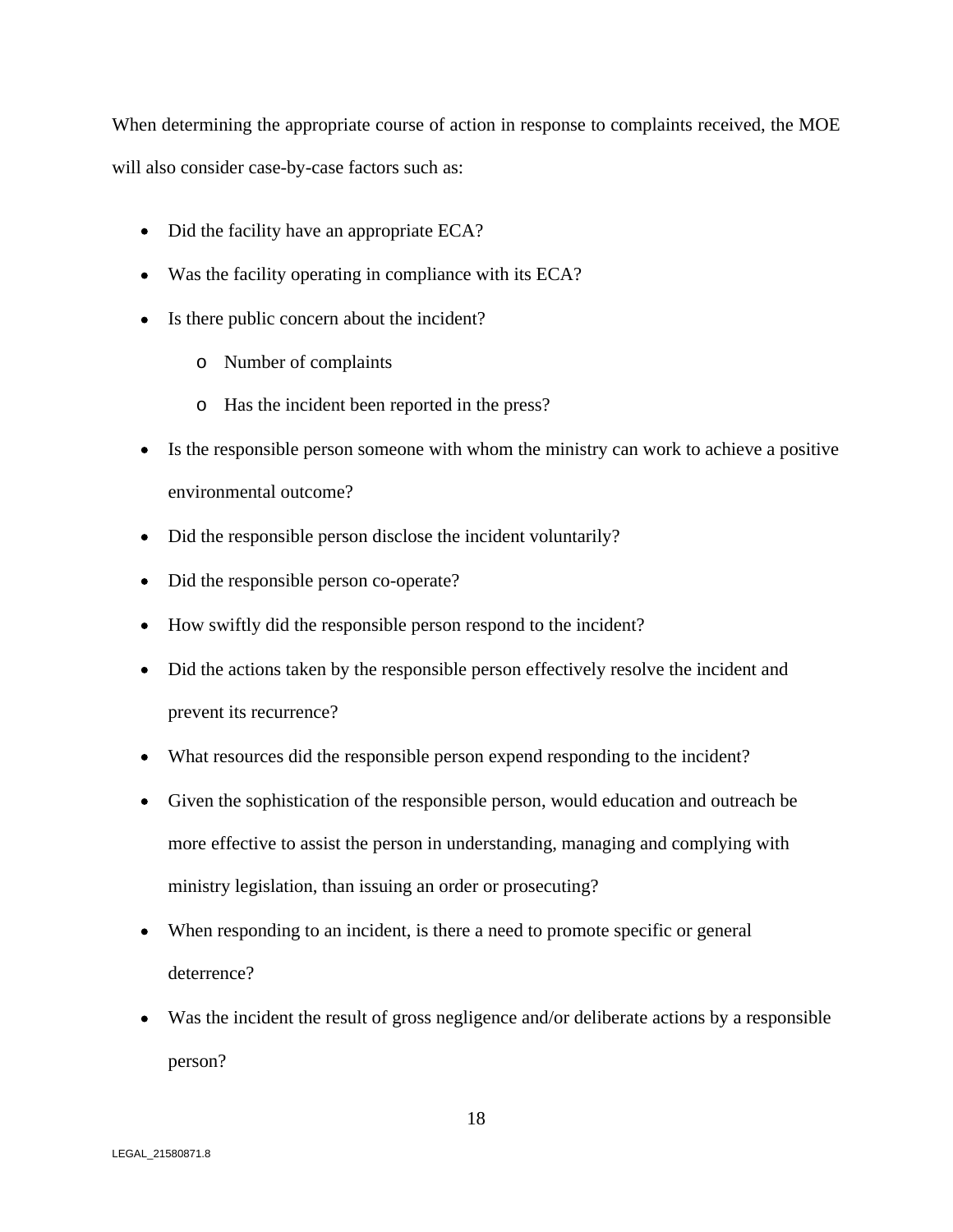As indicated by the questions above, the consequences to health and the environment as well as the responsible person's compliance history will play a large role in this decision-making process. The MOE will then identify the appropriate Compliance Category as follows:

- $\blacksquare$ **Compliance Category I:** Recommend Education & Outreach, Notice of Violation, Abatement Plan &/or Amend Authorizing Document (Control Documents (e.g. Orders), EP Order, Ticket, or IEB Referral for Investigation may be considered)
- **Compliance Category II:** Recommend Amend Authorizing Document, Control Document (e.g. Order) or EP Order. May write a *Provincial Offences Act* Part I Ticket and shall consider Investigation and Enforcement Branch (IEB) Referral for Investigation except when a ticket is used<sup>1</sup>. . A construction of the construction of the construction of the construction of the construction of the constr<br>The construction of the construction of the construction of the construction of the construction of the constr
- **Compliance Category III:** Recommend Amend Authorizing Document, Control Documents (e.g. Order) or EP Order. Shall refer to IEB for Investigation (No Ticket)<sup>2</sup>. .

Under the EPA, the MOE may issue orders in the event a facility does not conform to its ECA application which includes supporting documentation or comply with the conditions included in its ECA which may include conditions relating to compliance with noise standards under NPC-300 or with specified odour levels in  $OU/m<sup>3</sup>$ . The MOE may also issue orders to ensure compliance with regulated standards such as those set out in O. Reg. 419/05. Additionally, the MOE can issue orders under the EPA to enforce compliance with section 14. Therefore, orders

 <sup>1</sup> IEB referrals are used to determine if the alleged offence warrants prosecution under Part III of the *Provincial Offences Act.* 

 $2:1:1$  $<sup>2</sup>$  ibid.</sup>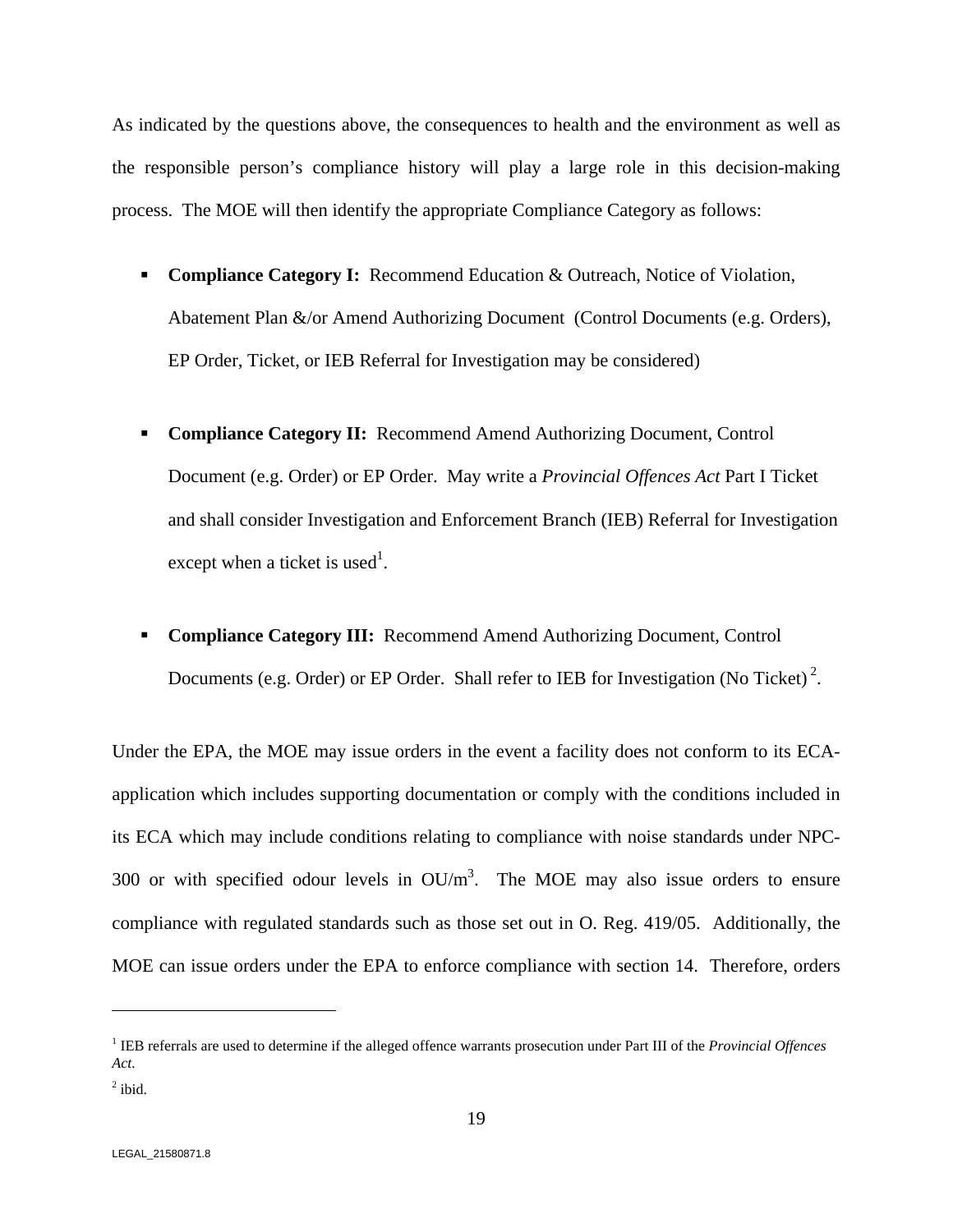can be issued by the MOE requiring a facility to take steps to address noise and odour issues. These steps may be quite costly and may include the installation of noise berms and barriers, noise buffer balconies, odour abatement technologies or adjustment of the facility's operations. Complying with an order issued by the MOE lowers the risk that the MOE will take enforcement or prosecution action. However, the failure to comply with any order issued by the MOE raises the risk to almost a certainty of prosecution of both the owners and operators of a facility.

#### **Conclusion**

The accommodation of growth while ensuring harmonious co-existence between various land uses poses many challenges to municipalities. When determining whether an application to permit a residential development should be approved, consideration of its relationship with neighbouring land uses is essential. In particular, if the proposed residential development is in close proximity to an existing industrial operation the viability of this industry may be significantly impacted.

Policies implemented by the province, including the MOE, and by municipalities attempt to address these complex relationships and to provide guidance when determining the compatibility of land uses. This assessment frequently includes consideration of the potential adverse impacts that may result due to the proximity of uses such as noiseand odour. At a minimum, this evaluation requires the preparation of additional studies and reports by developers when applying for development approval and may also require such developers to implement any identified mitigation measures.